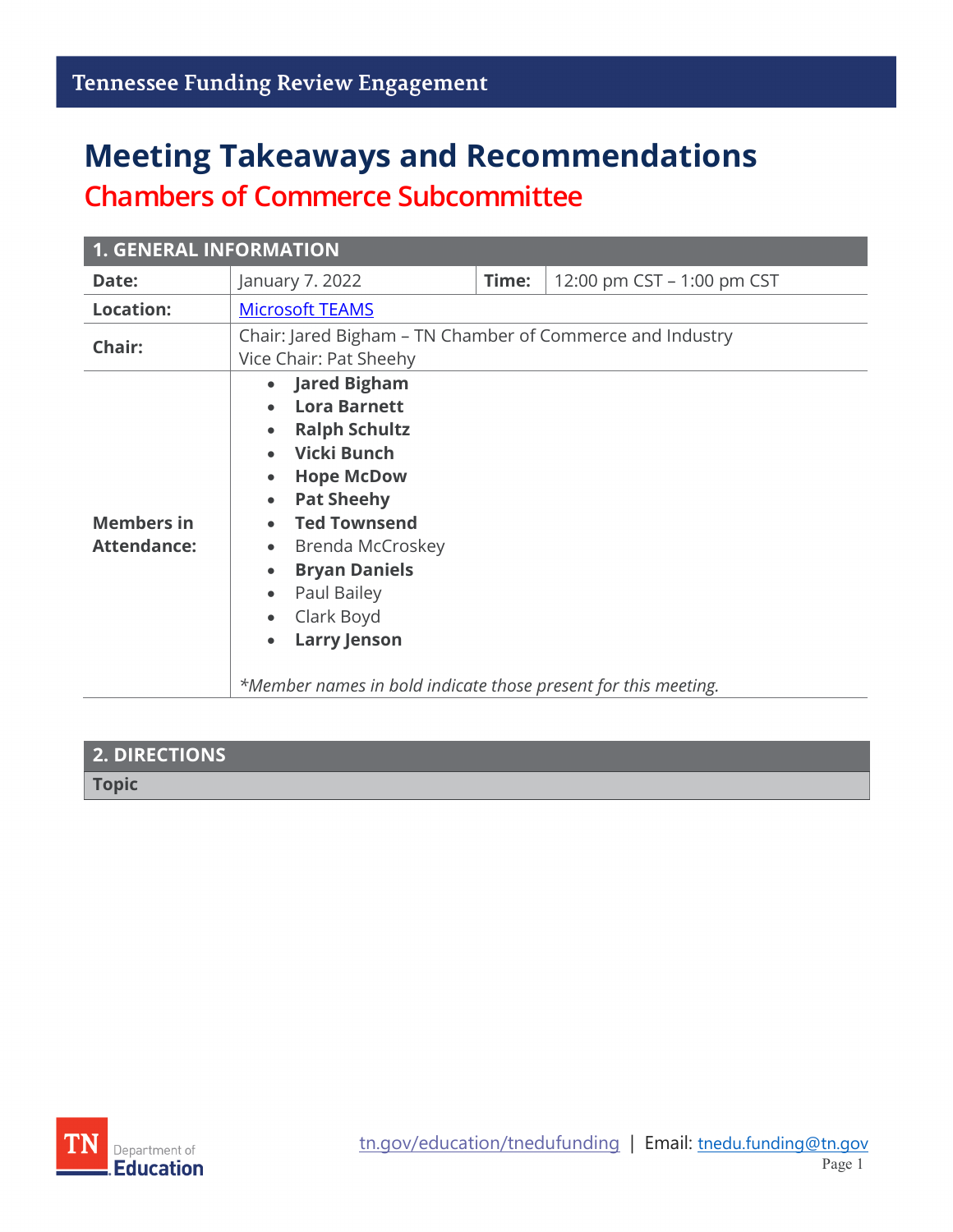### **Tennessee Funding Review Engagement**

Please list specific supports and services that you would like to see incorporated into the funding formula for each category. (In other words, what supports and services do you think are most important so that the cost of those supports and services can be included. It does not mean a district MUST spend money in a certain way, only that they would be funded to do so). Please prioritize each item as a:

- **Must Have:** Those supports and services required as a result of federal and/or state law, for safety, or similar.
- **Should Have:** Those supports and services that may not be mandatory but are essential to ensure the student or student group receives access to a quality education.
- **Nice to Have:** Those supports and services that are not mandatory and not essential, but (1) may provide a clear and added benefit to students and (2) have a clear return on the investment related to student achievement and future success.
- **Long Shot:** All other supports and services ideas.

#### **Subcommittee Supports and Services Prioritization**

|             | <b>SUBCOMMITTEE FEEDBACK AND REFLECTIONS</b>                                                                                                                                                                                                                                                                                                                                                           |
|-------------|--------------------------------------------------------------------------------------------------------------------------------------------------------------------------------------------------------------------------------------------------------------------------------------------------------------------------------------------------------------------------------------------------------|
| <b>BASE</b> | *NO PUBLIC FUNDING TO PRIVATE, HOMESCHOOL, OR OTHER OUTSIDE SUPPORTS                                                                                                                                                                                                                                                                                                                                   |
|             | <b>LOCAL MATCH:</b><br>• Ensure that local match doesn't increase                                                                                                                                                                                                                                                                                                                                      |
|             | Ensure current BEP up to a level that is "fully funded."                                                                                                                                                                                                                                                                                                                                               |
|             | COUNSELORS: reduce ratios from natl. avg<br>Academic and career counseling is a support/service that is separate<br>$\bullet$<br>and distinct from mental health counseling<br>A new formula should provide for academic/career counseling as a<br>$\bullet$<br>distinct support/service<br>• A new formula should fund this not only for high school students but<br>also at the middle school level. |
|             | PreK: MUST HAVE                                                                                                                                                                                                                                                                                                                                                                                        |

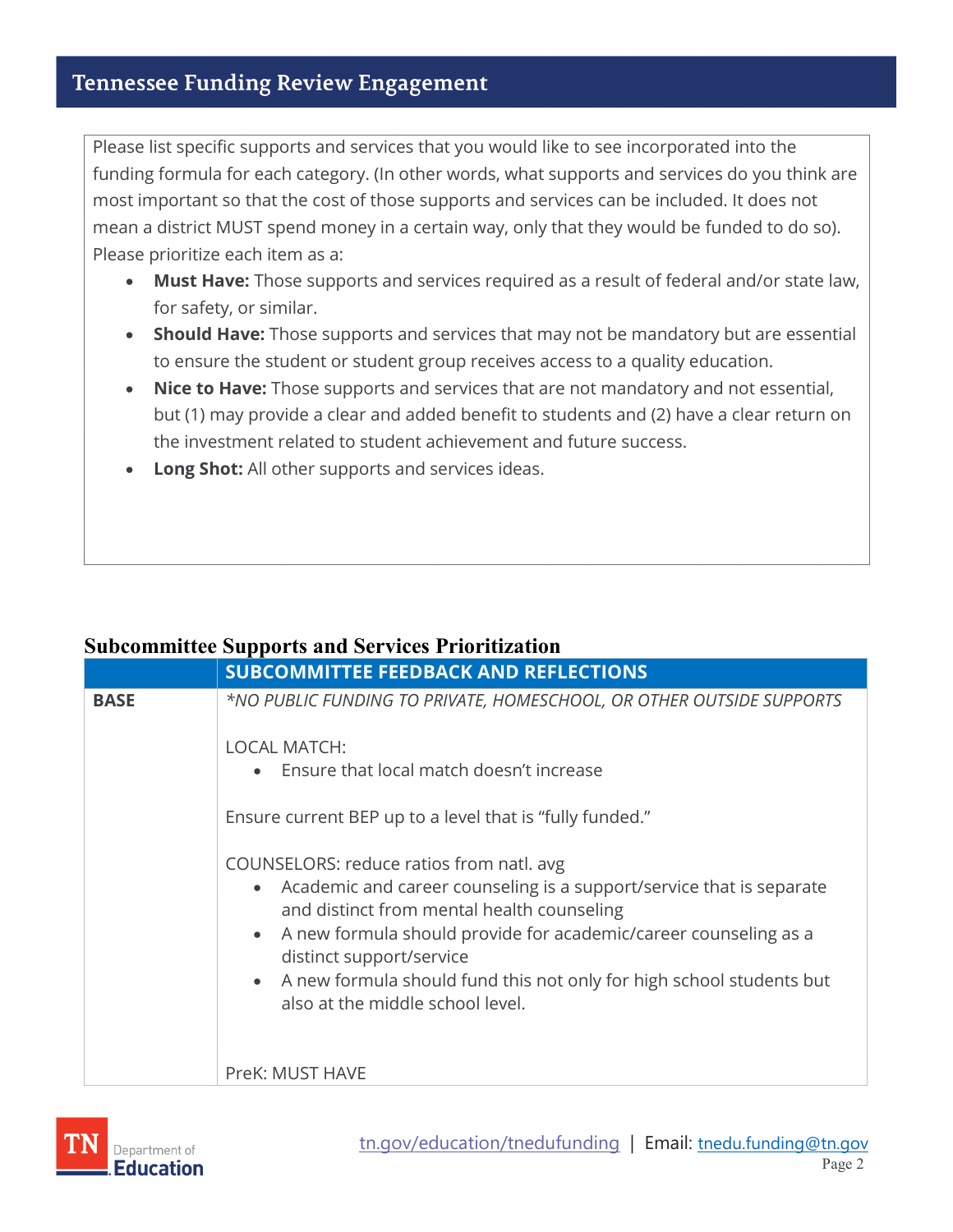## Tennessee Funding Review Engagement

|                                 | essential to start by having the new formula support consistent delivery<br>of pre-K for 4 year olds first, to provide a basis from which to possibly<br>expand to younger students in the future<br>transportation<br>TRANSPORTATION:<br>A new formula should consider equity in transportation support for<br>districts with high numbers of rural, dispersed, and/or economically<br>disadvantaged students.<br>The formula should do this not only to support attendance and learning<br>$\bullet$<br>generally, but also because transportation challenges pose major<br>barriers to student participation and success in WBL and CTE programs.                                                               |
|---------------------------------|--------------------------------------------------------------------------------------------------------------------------------------------------------------------------------------------------------------------------------------------------------------------------------------------------------------------------------------------------------------------------------------------------------------------------------------------------------------------------------------------------------------------------------------------------------------------------------------------------------------------------------------------------------------------------------------------------------------------|
| <b>WEIGHT</b>                   | *NO PUBLIC FUNDING TO PRIVATE, HOMESCHOOL, OR OTHER OUTSIDE SUPPORTS<br>CTE as part of weighting (i.e., completers, industry certs) due to costs<br>(equipment, transportation) and staffing challenges<br>The growing importance of CTE as a support/service which<br>$\circ$<br>improves students' post-secondary, life and career outcomes;<br>The importance of CTE as an input which supports the growth<br>$\circ$<br>and quality of Tennessee's workforce and economy.                                                                                                                                                                                                                                      |
| <b>DIRECT</b><br><b>FUNDING</b> | Emphasize consistency across the state<br>CTE:<br>extended day<br>$\bullet$<br>Ensure new formula fully accounts for necessarily-smaller sizes of CTE<br>classes<br><b>Transportation costs</b><br>Work-based learning (i.e., coordinator, transportation, dedicated personnel)<br><b>FINANCIAL LITERACY</b><br>Enhance financial literacy curriculum at middle school to:<br>(avoid a gap in learning from lower grades and HS)<br>enhance financial literacy's ability to support aligned middle-school<br>student and parent career awareness and academic pathway decisions<br>leading into high school.<br>FACILITIES (equity across the state to support upkeep)<br>INCREASE OPPS FOR AP AND DUAL ENROLLMENT |

[tn.gov/education/tnedufunding](https://www.tn.gov/education/tnedufunding.html) | Email: tnedu.funding@tn.gov